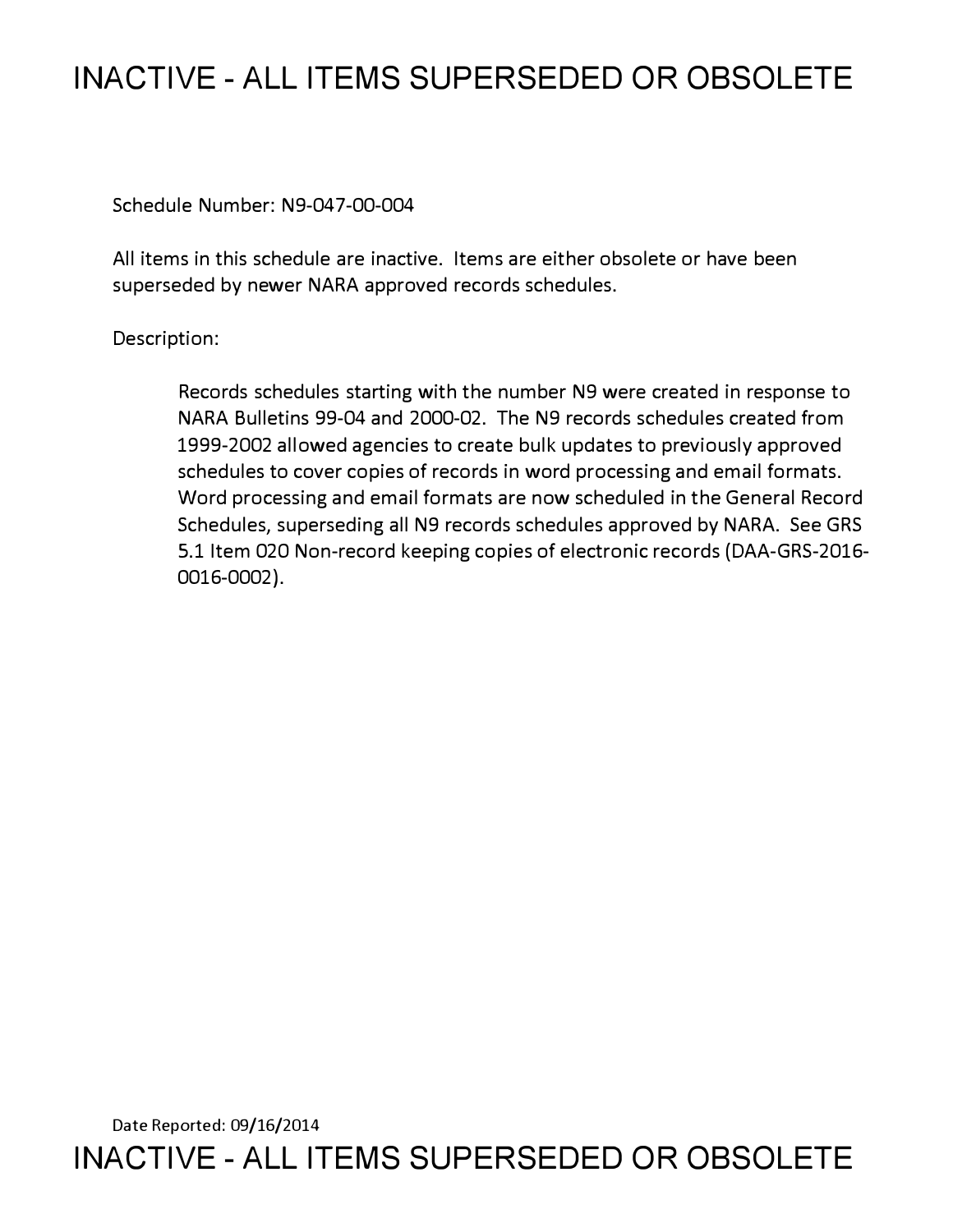| <b>REQUEST FOR RECORDS DISPOSITION AUTHORITY</b>                                                                                                                                                                                                                                                                                                                                                                                                                                                              |                                                                 |                                                                                                                         | <b>JOB NUMBER</b><br><u>Ng-47-00-04</u>                                                       |                                    |
|---------------------------------------------------------------------------------------------------------------------------------------------------------------------------------------------------------------------------------------------------------------------------------------------------------------------------------------------------------------------------------------------------------------------------------------------------------------------------------------------------------------|-----------------------------------------------------------------|-------------------------------------------------------------------------------------------------------------------------|-----------------------------------------------------------------------------------------------|------------------------------------|
| NATIONAL ARCHIVES & RECORDS ADMINISTRATION<br>To<br>8601 ADELPHI ROAD COLLEGE PARK, MD 20740-6001                                                                                                                                                                                                                                                                                                                                                                                                             |                                                                 |                                                                                                                         | Date received                                                                                 |                                    |
| FROM (Agency or establishment)<br>1<br><b>Social Security Administration</b>                                                                                                                                                                                                                                                                                                                                                                                                                                  |                                                                 |                                                                                                                         | <b>NOTIFICATION TO AGENCY</b>                                                                 |                                    |
| <b>MAJOR SUBDIVISION</b><br>$\overline{2}$                                                                                                                                                                                                                                                                                                                                                                                                                                                                    |                                                                 | In accordance with the provisions of 44 $\cup$ S C 3303a, the<br>disposition request, including amendments, is approved |                                                                                               |                                    |
| <b>MINOR SUBDIVISION</b><br>3                                                                                                                                                                                                                                                                                                                                                                                                                                                                                 |                                                                 |                                                                                                                         | except for items that may be marked "disposition not<br>approved" or "withdrawn" in column 10 |                                    |
| NAME OF PERSON WITH WHOM TO<br>4<br><b>CONFER</b><br><b>Stanley Nusenko</b>                                                                                                                                                                                                                                                                                                                                                                                                                                   |                                                                 | <b>TELEPHONE NUMBER</b><br>5.<br>410/965-8987<br>FAX 410/966-1704                                                       | <b>DATE</b><br><b>ARCHIVIST OF THE UNITED STATES</b><br>$6 - 9 - 00$                          |                                    |
| <b>AGENCY CERTIFICATION</b><br>6<br>I hereby certify that I am authorized to act for this agency in matters pertaining to the disposition of its records and that the<br>records proposed for disposal on the attached<br>page(s) are not needed now for the business for this agency or will not be<br>needed after the retention periods specified, and that written concurrence from the General Accounting Office, under the<br>provisions of Title 8 of the GAO Manual for Guidance of Federal Agencies, |                                                                 |                                                                                                                         |                                                                                               |                                    |
| $\sum$ is not required<br>$\Box$ is attached, or<br><b>DATE</b><br>SIGNATURE OF AGENCY REPRESENTATIVE<br>11/23/99<br>Frank [C                                                                                                                                                                                                                                                                                                                                                                                 |                                                                 |                                                                                                                         | $\Box$ has been requested<br><b>TITLE</b><br>SSA Records Officer                              |                                    |
| 7 ITEM NO                                                                                                                                                                                                                                                                                                                                                                                                                                                                                                     |                                                                 | 8 DESCRIPTION OF ITEM AND PROPOSED DISPOSITION                                                                          | 9 GRS OR<br>SUPERSEDED JOB<br><b>CITATION</b>                                                 | 10 ACTION TAKEN<br>(NARA USE ONLY) |
|                                                                                                                                                                                                                                                                                                                                                                                                                                                                                                               | <b>Earnings Files</b>                                           |                                                                                                                         |                                                                                               |                                    |
|                                                                                                                                                                                                                                                                                                                                                                                                                                                                                                               | (See attached submission in response to<br>NARA Bulletin 99-04) |                                                                                                                         |                                                                                               |                                    |
|                                                                                                                                                                                                                                                                                                                                                                                                                                                                                                               |                                                                 |                                                                                                                         |                                                                                               |                                    |
|                                                                                                                                                                                                                                                                                                                                                                                                                                                                                                               |                                                                 |                                                                                                                         |                                                                                               |                                    |
|                                                                                                                                                                                                                                                                                                                                                                                                                                                                                                               |                                                                 |                                                                                                                         |                                                                                               |                                    |
|                                                                                                                                                                                                                                                                                                                                                                                                                                                                                                               |                                                                 |                                                                                                                         |                                                                                               |                                    |
|                                                                                                                                                                                                                                                                                                                                                                                                                                                                                                               | <b>JUN 2 1 2000</b>                                             | I Copy to: agency                                                                                                       |                                                                                               |                                    |

 $\mathcal{A}^{\text{max}}_{\text{max}}$ 

 $\mathcal{L}^{\text{max}}_{\text{max}}$  ,  $\mathcal{L}^{\text{max}}_{\text{max}}$ 

 $\mathcal{L}(\mathcal{L}^{\mathcal{L}})$  and  $\mathcal{L}^{\mathcal{L}}$  . The contribution of  $\mathcal{L}^{\mathcal{L}}$ 

 $\sigma_{\rm{eff}}=1.00$  km s  $^{-1}$  .

 $\overline{\phantom{a}}$ 

 $\overline{\phantom{a}}$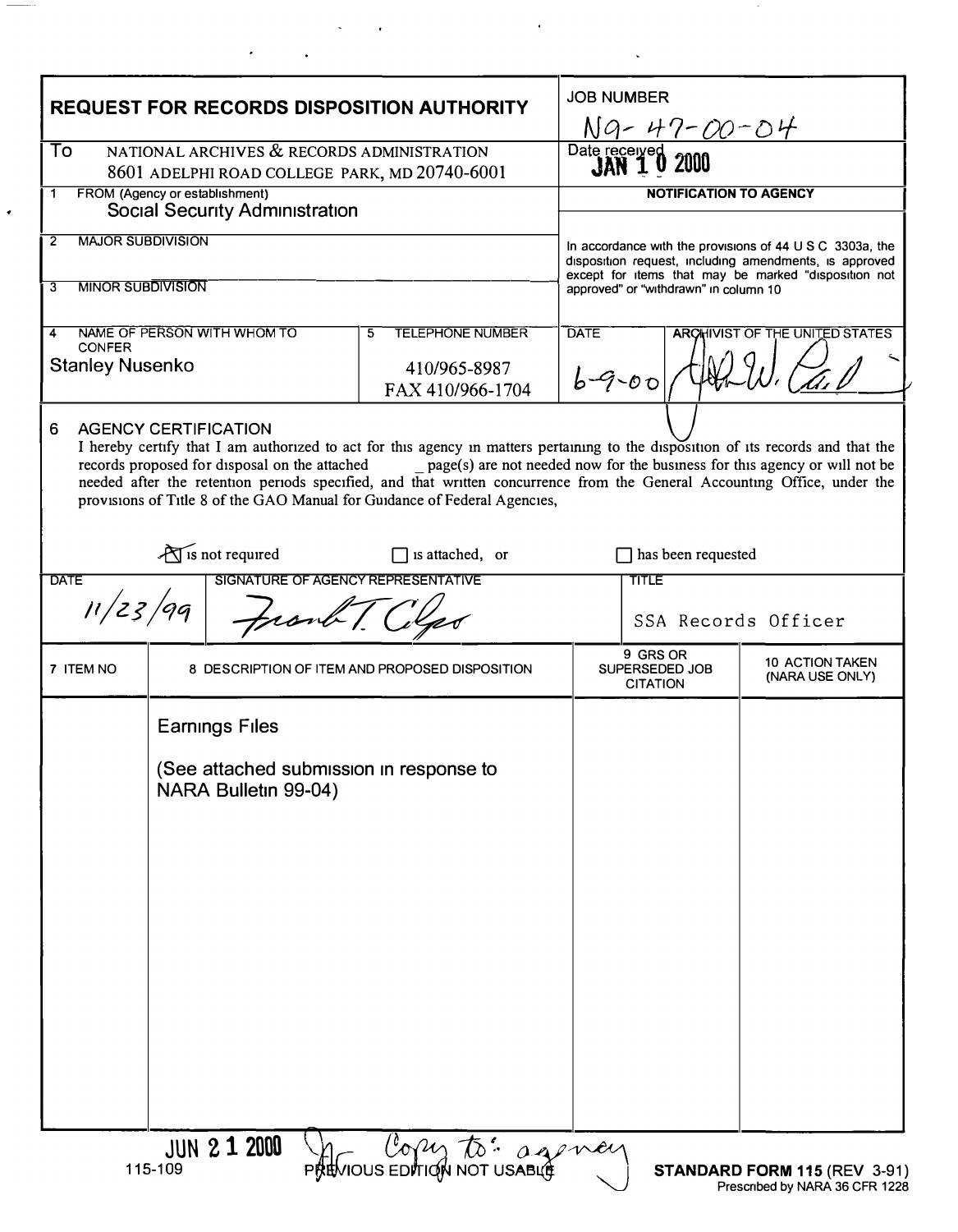### **MODEL II FINAL**

#### **OFFICE OF PUBLICATIONS AND LOGISTICS MANAGEMENT SOCIAL SECURITY ADMINISTRATION**

#### EARNINGS FILES

Records accumulated by EARNINGS

a Electromc copies created on electromc mail and word processmg systems for all EARNINGS REPORTS OF WAGES PAID under the ERN file code for all senes covered by NARA Disposition Job numbers  $[Nl-47-79-11$  (al,  $[NCl-47-79-11$  (b 1),  $[NCl-47-79-11$  (2)] and  $[Nl-47-96-1]$  (4 items, 4 temporary)

Disposition Delete after recordkeeping copy has been produced

b Electromc copies created on electromc mail and word processmg systems for all EMPLOYER REPORT LISTINGS under ERN file code for all series covered by NARA Disposition Job numbers [NCl-47-79-10 (1 a)], [NCl-47-79-10 (1 b (1))], [NCl-47-79-10 (1 b (2))], [NC1-47-79-10 (1 b (3))], [NC1-47-79-10 (1 c)], and [NC1-47-79-10 (1 d)] (6 items, 6 temporary)

D<sub>1</sub>sposition Delete after recordkeeping copy has been produced

c Electromc copies created on electromc mail and word processmg systems for all POLICY AND PROCEDURAL FILES under ERN file code for all series covered by NARA Disposition Job numbers [NC1-47-79-10 (12)], [NC1-47-70-10 (13)], [NN-168-51 (3 d (1))], and [NN-168-51 (3 d (2))] (4 items, 4 temporary)

Disposition Destroy/Delete when dissemination, revision, or updating is completed

d Electronic copies created on electronic mail and word processing systems for all TAX WAIVER EXEMPTION FILES under ERN file code for all series covered by NARA Disposition Job numbers  $[NC1-47-80-16(1)]$ , and  $[NC1-47-80-16(2)]$  (2 items, 2 temporary)

Disposition Destroy/Delete when dissemination, revision, or updating is completed

e Electromc copies created on electromc mail and word processmg systems for all BALANCING DISCREPANCIES LISTINGS under ERN file code for all senes covered by NARA Disposition Job number [NCl-47-80-5], (I items, 1 temporary)

Disposition Delete after recordkeeping copy has been produced

f Electromc copies created on electromc mail and word processmg systems for all BLACK LUNG CONSENT FILES under ERN file code for all series covered by NARA Disposition Job numbers [NCl-47-83-1 (1)], and [NCl-47-83-1 (2)], (2 items, 2 temporary)

Disposition Delete after recordkeeping copy has been produced

g Electromc copies created on electromc mail and word processmg systems for all ADJUSTMENT RECORDS under ERN file code for all series covered by NARA Disposition Job number [NCl-47-84-9 (2}], (I items, 1 temporary)

Disposition Delete after recordkeeping copy has been produced